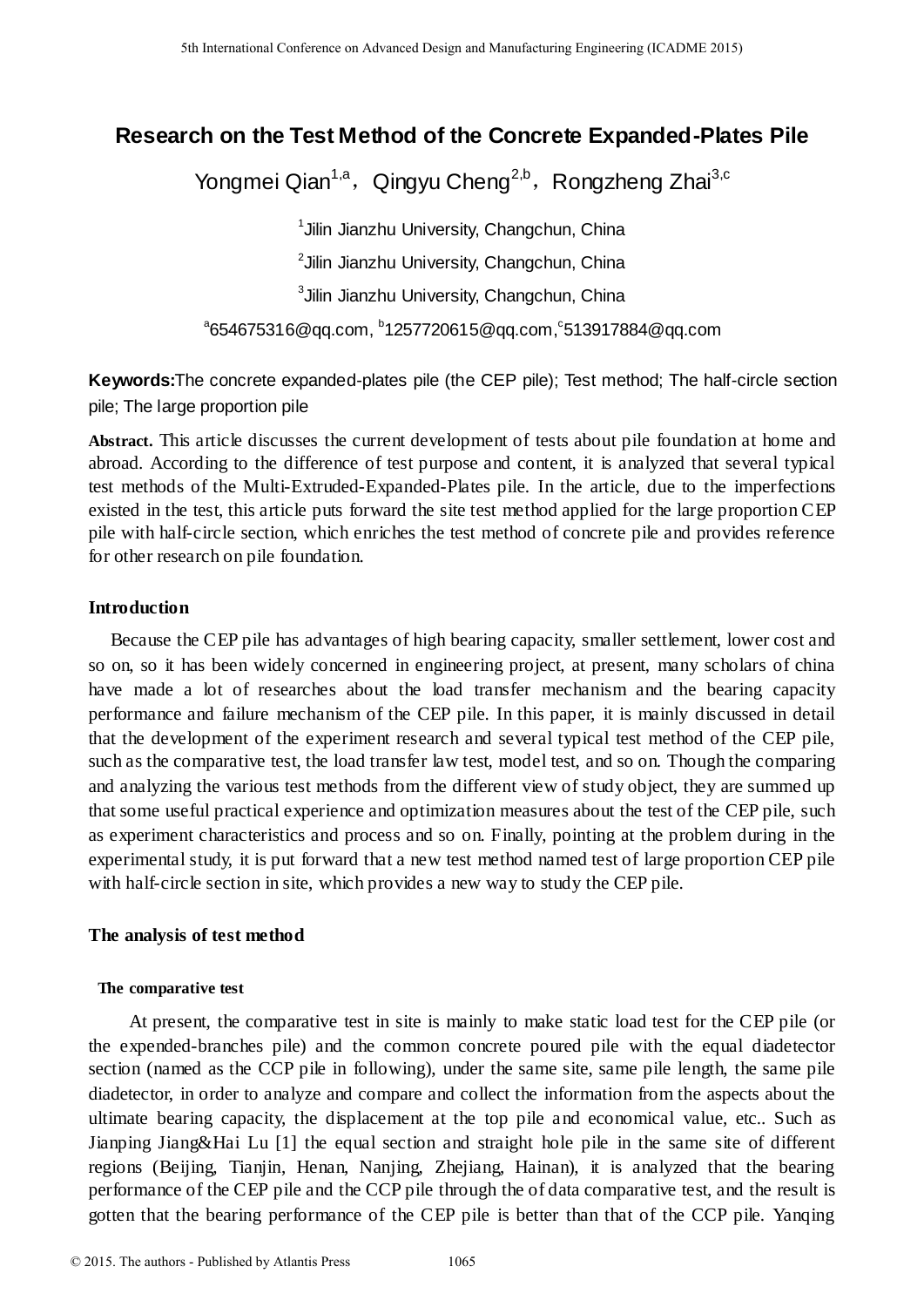Zhang et al.[2],of which took [comparative](javascript:void(0);) tests of the CEP pile and the CCP pile and the pile with only branches in the Yellow River region, they carried out that the ultimate bearing capacity of the pile with only branches and the CEP pile are respectively 3.36 times and 3.58 times of the CCP pile

The comparative test in site is a very mature method, which is also one of earlier methods used to research on the CEP pile. In the engineering which is used the CEP pile, it is needed to make static load test before the construction of pile and to compare the CEP p ile with the CCP pile, in order to ensure to satisfy the requirement of engineering about bearing capacity and economic benefits and the displacement at the top of pile. In the process of the static load test, it is needed to ensure that the full proportion test of the CEP pile, [in](javascript:void(0);) [other](javascript:void(0);) [words,](javascript:void(0);) to make a contrast test between the CEP pile and the CCP pile, that are used in actual engineering, so that the collected data has strong persuasive and reference value. In the test, the mainly date collected is the load and displacement at the top of pile, then to form curve of  $Q \sim S$ , and the ultimate bearing capacity of the CCP pile are ensured by the curve of  $Q \sim S$ .

In addition, before the test, it is needed to make geological exploration for test site and to form the physical index about [soil](javascript:void(0);) of test site. On the one hand, the physical index can be used for the calculating the bearing capacity of single pile, on the other hand, in the test, in order to ensure enhance the bearing capacity and meet the design requirements, it is necessary to ensure the bearing plate of can be arranged on better soil [layer.](javascript:void(0);) During the process of test, to pay attention to the construction technology [influence on](javascript:void(0);) bearing capacity of the bearing plate

#### **The test about the regularity of load transfer.**

 Jiaping Li [3] load-transfer of the CEP pile includes the side-friction of pile, the resistance of the plate or branches of pile, the resistance of the end of pile. Because of addition of the plate of pile, that makes the bearing capacity of the CEP pile to be far more than the CCP pile. [Simultaneously,](javascript:void(0);) the Load-transfer is quite different comparing the CEP pile and the CCP piles. For the investigation of the regularity of load transfer, it is usually combined with static load test of practical engineering, in which reinforcement stress detector must be embedded in a specific location of pile, in order to collect the strain data, the load transfer mechanism of the CEP pile can be studied by using the collection strain data. For example, Deling Qian [4] has studied the load transfer mechanism of the CEP pile by the static load test, Zhankui Wang et al [5] have studied the load transfer mechanism of pile in the bridge foundation engineering which used the CEP pile.

The key to the successful test is the location of the reinforcement stress detector during the test of studying the regularity of load transfer in the CEP pile. Its main principle is, through strain data measured by the reinforcement stress detector, the axial force of each measured section is calculated to analyze the load transfer regularity. Reinforcement stress detector is not only set up on the main pile, but also is set up on the up and down of the plate, furthermore, it must be embedded in the upper and lower of each plate along the pile depth, while multiple plates are set up. this way it can be studied that the change curve of the axial force distribution up and down of the plate of pile, at the same time, it can be discussed whether the contribution of the bearing plate to the bearing capacity of pile is increased linearly with the increase of length of pile or not. In addition, in order to prevent not working caused by the reinforcement stress detector being not working, it must be ensured that the reinforcement stress detector has high successful rate when they are embedded.

About the test of the regularity of load transfer of the CEP pile, it can also be showed by the comparative test, in other words, in order to test the change rule of load along the pile length and to compare the load transfer of the CEP pile with the CCP pile and then to form the conclusion, the reinforcement stress detector should be uniformly set on the CCP piles at the same time.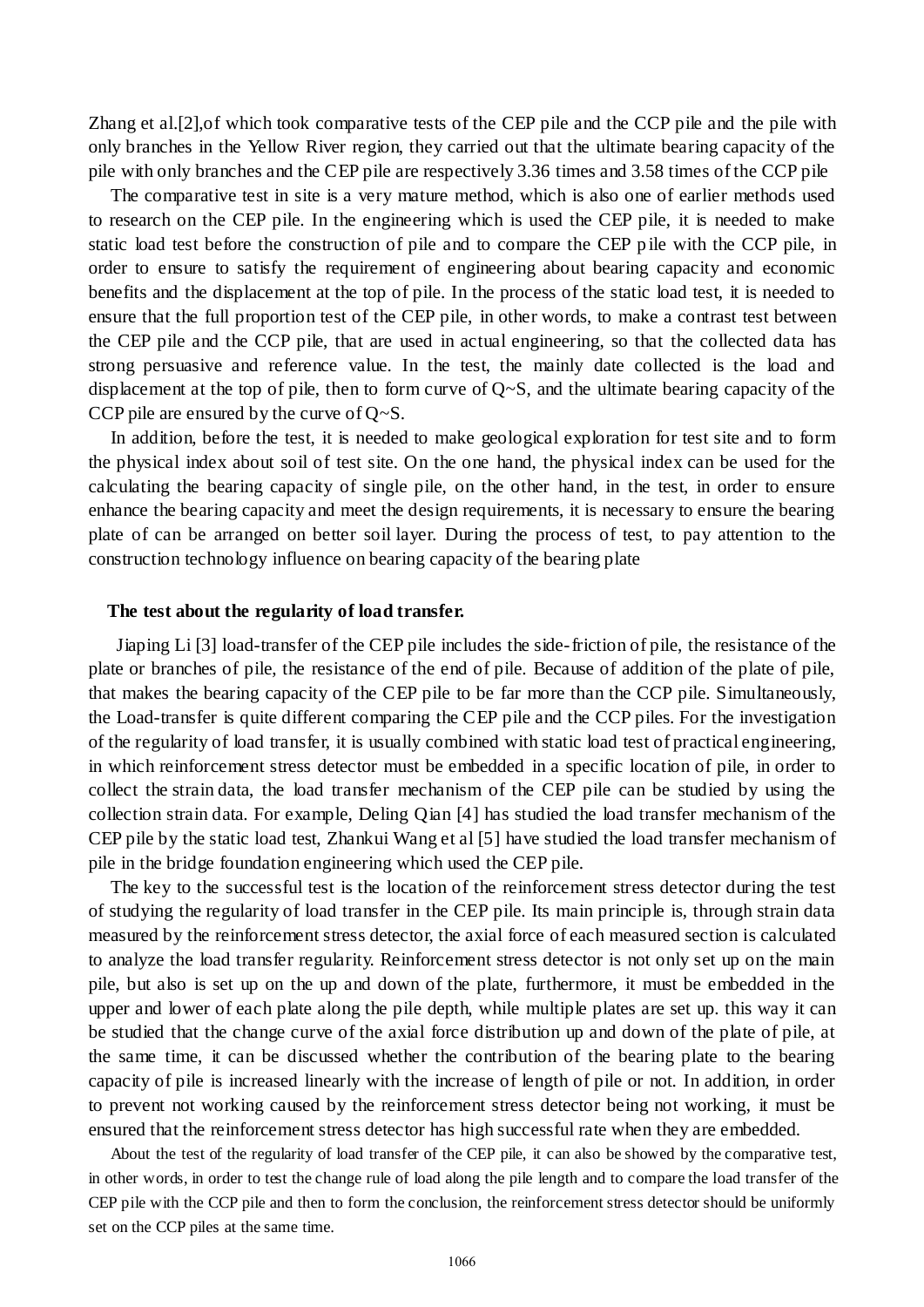#### **The model test**

 The existing experimental study on the CEP pile are mainly made to the pile of field engineering, such as the comparative test and load transfer test. The advantage of this approach is that can truly reflect the real working behavior of the pile and have higher reliability. But because of its higher cost the test can't be repeated many times, so it has a poor flexibility, and the systemically research is also difficult to be taken by the field test, because there are many factors effecting the bearing capacity and settlement magnitude. At this point, the indoor model test maybe is an effective test method. For example, Xuefeng Zhang et al [6] have made the test by using inherent silty clay and the small proportion CEP pile, Yongei Qian et al [7]made test by small model pile with half-circle section in order to study soil failure mechanism of the CEP pile.

In the model test, the settlement of pile is usually collected by the dial gauge placed on the top of the model pile, in different part of the model pile, strain gauges are arranged in order to measure the strain magnitude of the pile, at the end of pile and the bottom of the plate of pile, pressure box is placed to collect the pressure data of soil. The  $Q \sim S$  curve of model pile and compressed deformation of soil can be drawn by contrast and analysis of the above date, thus it can be gotten that some more qualitative conclusion with extensive significance about the CEP pile. In addition, in the model test, the design and material selection of the model must be based on the similarity theory in order to make the experiment to be more close to the real condition.

Model test can also be used to study other aspects of the CEP pile, such as the group effect of the CEP pile, the difference of bearing capability when the CEP pile is set in the different soil layer; the influence of layer compaction effect to bearing capacity of the CEP pile and so on, and according to the test purpose, the research is focus on the relationship of influence factors (such as location, spacing, slope angle of the plates, etc.) of the CEP pile, then the universal rule is found out.

# **Other test methods.**

About the squeezed and expanded effect of the soil surrounding the CEP pile, the test of Chengyuan Lu [8] is mainly the range affected of soil surrounding the CEP pile due to extrusion stress, it is put forward that the [coefficient](javascript:void(0);)  $\beta$  [of](javascript:void(0);) coefficient of squeezed and expanded effect, Lijun Pan [9] studied the work properties of the CEP pile repeated load, it is concluded that, under the same repeated load, liquidity and creep deformation of cohesive soil made the deformation of soil surrounding the pile continually to increase, but stability of deformation is much faster in the silt [soil.](javascript:void(0);)

#### **What problem existing about field test of the CEP pile**

 Now, the field test of the CEP pile is restricted by the static load test with recording the curve of force-displacement of pile end, by setting reinforcement stress detector to measure the regularity of load transfer of pile. This traditional method only can measure the data, but can't see the change behavior of soil. Because of the structure itself of the CEP pile is different from the ordinary CCP pile, as which it is not as simple that the plate of the CEP pile make the changes of soil surrounding the pile because of the settle of the bearing plates, so it is very important to sure the failure behavior of soil surrounding the pile. At the same time, it is not allowed to be loaded up to failure when testing the engineering pile, and as a result, it is hard to get the ultimate load magnitude, so the ultimate load magnitude must be estimated by simulating and calculating and deducing. Because the underestimate of the ultimate bearing capacity, when making the test for testing pile, which can't be reached its maximum loading and damaged, so the ultimate bearing capacity of single pile can't be determined.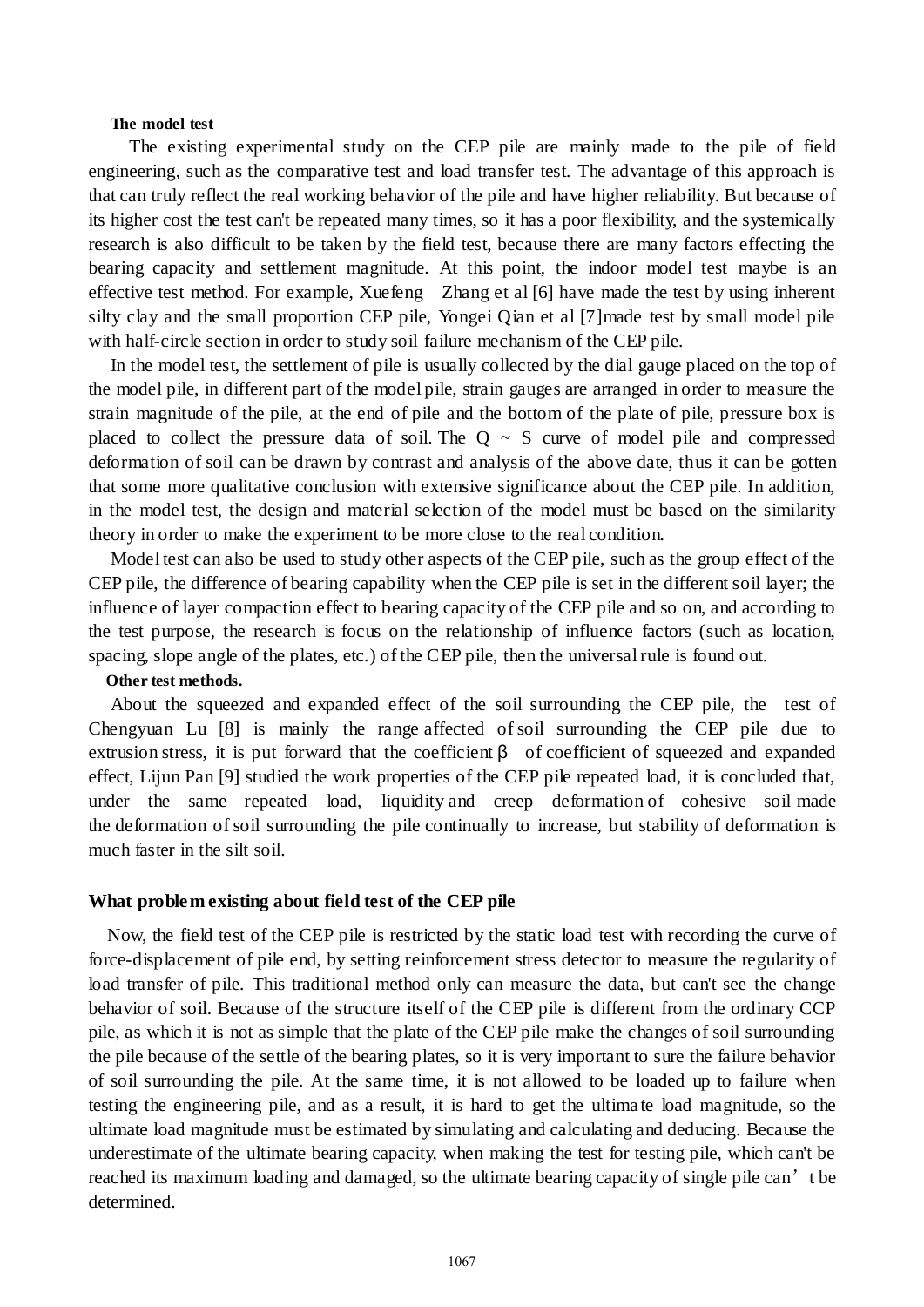The laboratory model test of the CEP pile has its unique advantages in many aspects, such as flexible design, simple operation, saving cost, etc. But there are the inevitable differences between the small proportion model test and the actual situation in the aspects of test materials, model proportion, reality of soil, and so on, so there is a certain deviation of the data from the test, which affects the final analyzing results.

### **Test of large proportion the CEP pile under vertical compression**

 In the above model test, Yongmei Qian's small model with half-circle section test has strong innovative. The pile used in test was made with half-circle section, and at the same time made a glass aquarium [with](javascript:void(0);) special size (as shown in Fig.1).The side plain of [half-](javascript:void(0);)circle [section](javascript:void(0);) need to be closed to the interior surface of glass and cohesive soil is put into the aquarium to simulate the behave of the practical soil during the test, finally the static load test will be made, that are collected that the date of load and displacement, and it is watched of the failure behavior of the soil through the glass wall. The innovation of the test is that the change of the soil, from loading to [destroy,](javascript:void(0);) can be clearly observed and the result of destructive soil can be taken pictures, this test overcome shortcomings of traditional test, from which only test data can be gotten and the real change situation of soil can't be seen.



Fig1. The test device of small model pile with half-circle section

The new research method is put forward about the CEP pile, which is field test of the large proportion pile with half-circle section according to the Yongmei Qian's small proportion model test with half-circle section. The CEP pile of field test need to be made by [reinforced concrete](javascript:void(0);) with half-circle section, by excavation at the side way of the pile, they are shown that the elevation of the pile and soil surrounding the pile, whose outside is sealed by reinforced glass in order to keep supporting of side, finally to make static load test on the pile and to collect data of load and displacement, the work together between the pile and soil can be observed clearly through the reinforced glass, as shown in Fig.2 and Fig.3.



Fig2. The profile of large scale half-circle section pile (1 soil, 2 half-circle section pile, 3 Reinforced glass)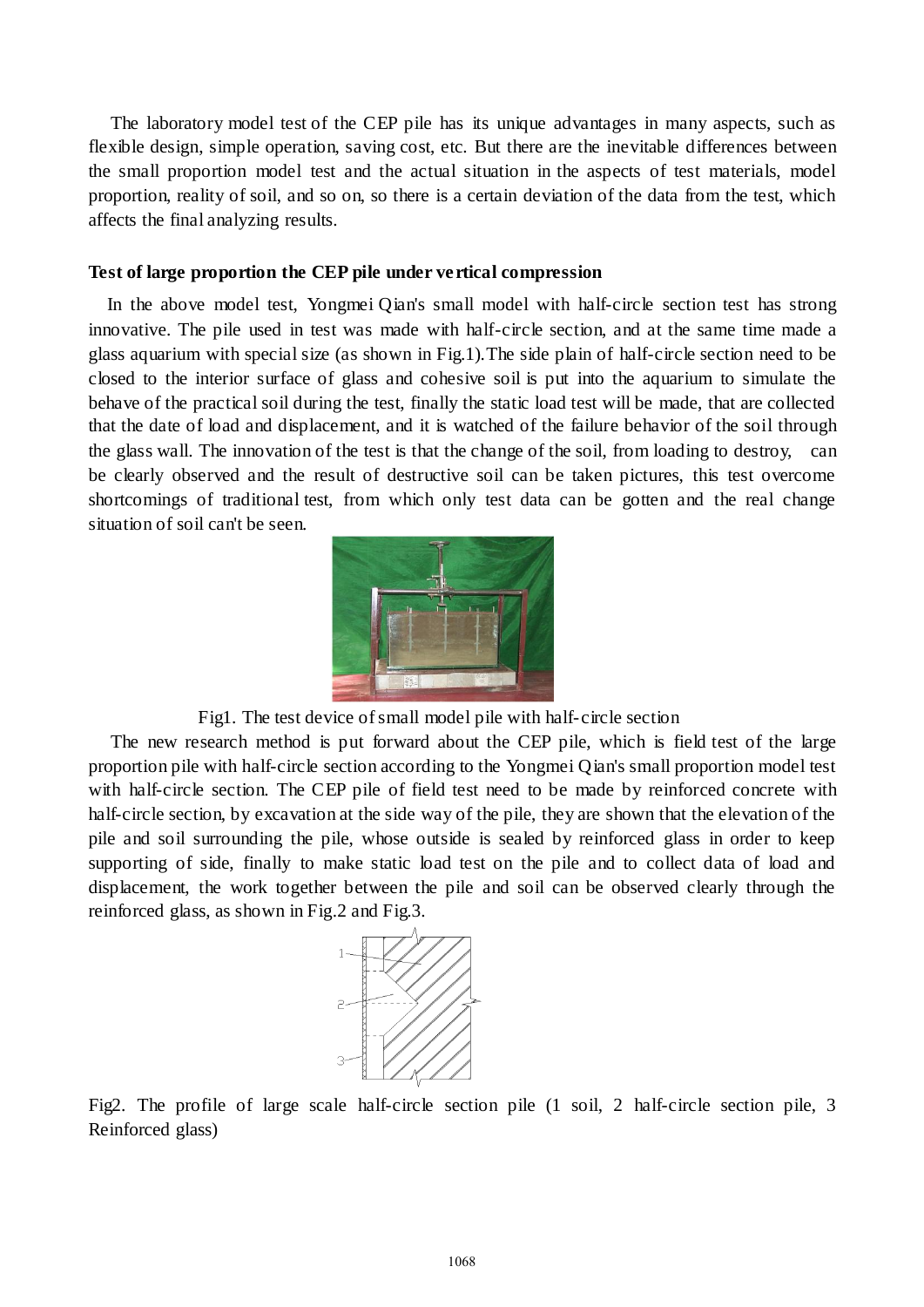

Fig3. The front view of large proportion pile with half-circle section (1 soil, 2 half-circle section pile)

The working mechanism of the CEP pile is complex, especially the work together between the pile and soil is more difficult to be determined, it is not applicable that the current theoretical analysis and model test used to estimate the working behavior of soil surrounding the pile. However, this kind of half-circle section test overcomes this weakness, it can truly reflect the behavior of work together between the pile and soil under the vertical compression, it also can be observed and recorded that the whole process of damaging soil and actual data is provided for theoretical analysis in the future. This method is a new type, so it also need to summarized and completed, such as test apparatus, the loading device, test material and test process and so on, in order to make this method has applicability and generalization.

# **Conclusions**

In recent years, Chinese scholars have done a lot of theoretical research on the CEP pile, it has already been developed rapidly that the construction technology and equipment of the CEP pile, from the above of the paper, it can be seen that experimental study of the CEP pile gradually develops, and research direction is refined from qualitative to quantitative, and the research is more systematic. But the bearing capacity formulas of the CEP pile are mostly still defined by experience or half-experience, so in this aspect it also needs a lot of theoretical research and experimental data to support. In this paper, it is [put](javascript:void(0);) [forward](javascript:void(0);) that half-circle section field test, which provides a new method to study the CEP pile, and this method provides a better reference to other research on variable section pile, and it also promotes research on pile foundation and enlarging of application range.

#### **Acknowledgments**

This work is financially supported by National Natural Science Foundation of China (51278224).

#### **References**

[1] Jianping Jiang&Hai Lu, The equal and straight pile in the same site of different places in Journal of construction technology,  $4(1)$ : 43 (2007)

[2] Yanqing Zhang&HuiYuan. Hydraulic squeezed branch expansion/squeezed branch pile bearing performance test research in Journal of Beijing university of technology, 32 (10) : 879 (2006)

[3] Jiaping Li. Soil disturbance on the shear strength of soil, the influence mechanism research in Shanghai: Tong Ji University, master's degree thesis (2002)

[4] Deling Qian. The load transfer law of the CEP piles extrusion expansion and FEM simulation in Journal of geotechnical engineering.24 (3): 371 (2002)

[5] Zhankui Wang&Yanwei Liang&Sheng Jun Shi, Project in the vertical static load test of the CEP piles expansion research in Journal of ShanXi architecture, (17): 77 (2011)

[6] Xuefeng Zhang etc. The test of the work together with pile and soil of the CEP pile in Journal of Zhe Jiang university of technology, (4): 454 (2005)